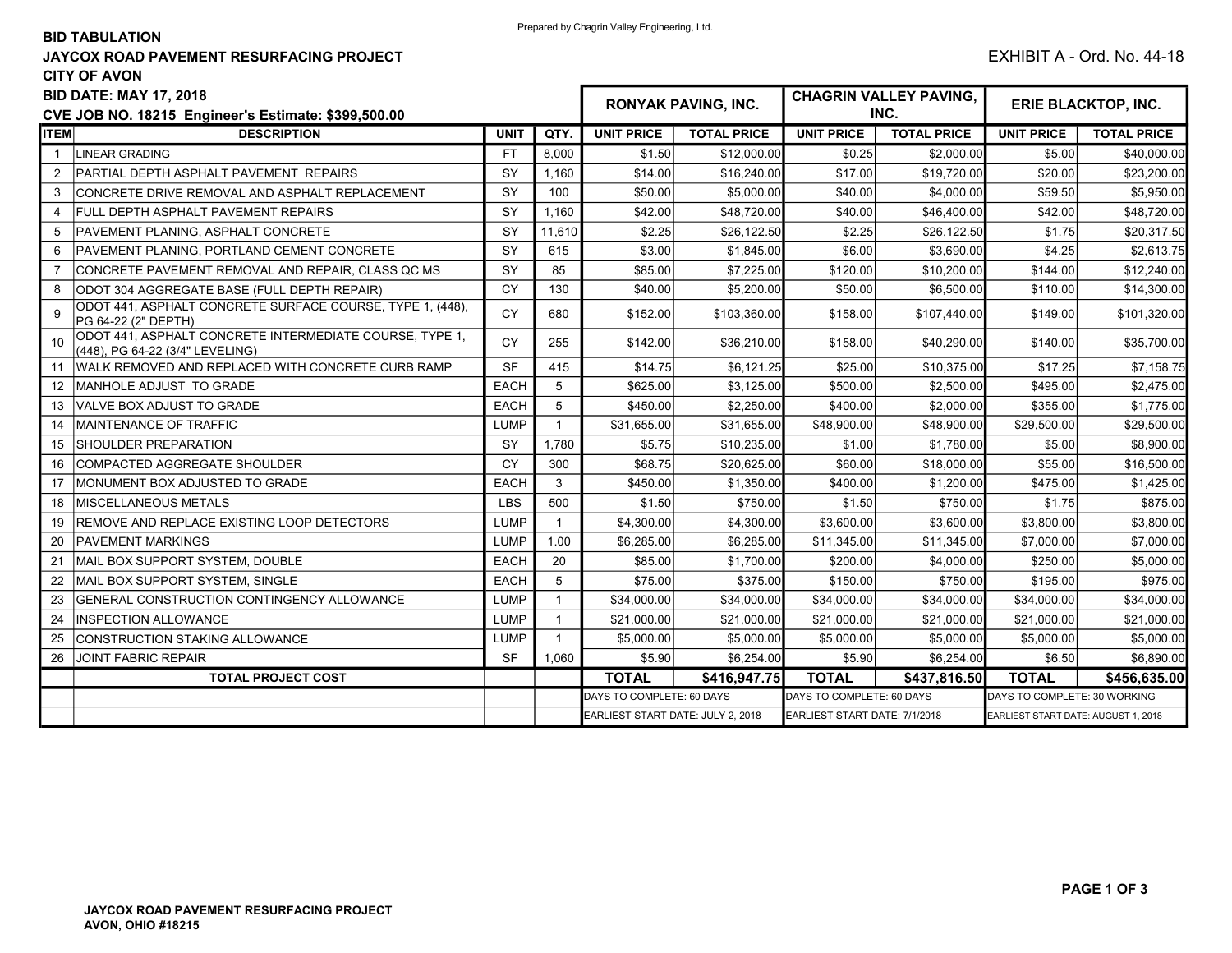|                 |                                                                                            |             | <b>PRECISION PAVING, INC.</b> |                                   |                    |                                    | <b>BARBICAS CONSTRUCTION CARRON ASPHALT PAVING,</b> |                                    |                    |
|-----------------|--------------------------------------------------------------------------------------------|-------------|-------------------------------|-----------------------------------|--------------------|------------------------------------|-----------------------------------------------------|------------------------------------|--------------------|
|                 |                                                                                            |             |                               |                                   |                    | CO., INC.                          |                                                     | INC.                               |                    |
| <b>ITEM</b>     | <b>DESCRIPTION</b>                                                                         | <b>UNIT</b> | QTY.                          | <b>UNIT PRICE</b>                 | <b>TOTAL PRICE</b> | <b>UNIT PRICE</b>                  | <b>TOTAL PRICE</b>                                  | <b>UNIT PRICE</b>                  | <b>TOTAL PRICE</b> |
| $\mathbf{1}$    | LINEAR GRADING                                                                             | <b>FT</b>   | 8.000                         | \$1.85                            | \$14,800.00        | \$1.70                             | \$13,600.00                                         | \$5.20                             | \$41,600.00        |
| 2               | PARTIAL DEPTH ASPHALT PAVEMENT REPAIRS                                                     | SY          | 1.160                         | \$23.50                           | \$27,260.00        | \$20.00                            | \$23,200.00                                         | \$20.00                            | \$23,200.00        |
| 3               | CONCRETE DRIVE REMOVAL AND ASPHALT REPLACEMENT                                             | <b>SY</b>   | 100                           | \$100.00                          | \$10,000.00        | \$70.00                            | \$7,000.00                                          | \$100.00                           | \$10,000.00        |
| $\overline{4}$  | FULL DEPTH ASPHALT PAVEMENT REPAIRS                                                        | SY          | 1.160                         | \$51.00                           | \$59,160.00        | \$45.00                            | \$52,200.00                                         | \$49.75                            | \$57,710.00        |
| 5               | PAVEMENT PLANING, ASPHALT CONCRETE                                                         | <b>SY</b>   | 11,610                        | \$1.50                            | \$17,415.00        | \$3.75                             | \$43,537.50                                         | \$3.00                             | \$34,830.00        |
| 6               | PAVEMENT PLANING, PORTLAND CEMENT CONCRETE                                                 | <b>SY</b>   | 615                           | \$3.80                            | \$2,337.00         | \$6.00                             | \$3,690.00                                          | \$4.25                             | \$2,613.75         |
| $\overline{7}$  | CONCRETE PAVEMENT REMOVAL AND REPAIR, CLASS QC MS                                          | SY          | 85                            | \$130.00                          | \$11,050.00        | \$72.00                            | \$6,120.00                                          | \$120.00                           | \$10,200.00        |
| 8               | ODOT 304 AGGREGATE BASE (FULL DEPTH REPAIR)                                                | CY          | 130                           | \$56.00                           | \$7,280.00         | \$45.00                            | \$5,850.00                                          | \$70.00                            | \$9,100.00         |
| 9               | ODOT 441, ASPHALT CONCRETE SURFACE COURSE, TYPE 1, (448),<br>PG 64-22 (2" DEPTH)           | <b>CY</b>   | 680                           | \$169.00                          | \$114.920.00       | \$210.00                           | \$142,800.00                                        | \$182.00                           | \$123,760.00       |
| 10 <sup>1</sup> | ODOT 441, ASPHALT CONCRETE INTERMEDIATE COURSE, TYPE 1,<br>(448), PG 64-22 (3/4" LEVELING) | <b>CY</b>   | 255                           | \$163.00                          | \$41,565.00        | \$220.00                           | \$56,100.00                                         | \$172.00                           | \$43,860.00        |
| 11              | WALK REMOVED AND REPLACED WITH CONCRETE CURB RAMP                                          | SF          | 415                           | \$24.00                           | \$9,960.00         | \$25.00                            | \$10,375.00                                         | \$25.00                            | \$10,375.00        |
| 12              | MANHOLE ADJUST TO GRADE                                                                    | <b>EACH</b> | 5                             | \$650.00                          | \$3,250.00         | \$500.00                           | \$2,500.00                                          | \$500.00                           | \$2,500.00         |
| 13              | VALVE BOX ADJUST TO GRADE                                                                  | <b>EACH</b> | 5                             | \$225.00                          | \$1.125.00         | \$400.00                           | \$2,000.00                                          | \$400.00                           | \$2,000.00         |
| 14              | MAINTENANCE OF TRAFFIC                                                                     | <b>LUMP</b> |                               | \$25,000.00                       | \$25,000.00        | \$30,000.00                        | \$30,000.00                                         | \$32.000.00                        | \$32,000.00        |
| 15              | <b>SHOULDER PREPARATION</b>                                                                | SY          | 1.780                         | \$6.00                            | \$10,680.00        | \$5.00                             | \$8,900.00                                          | \$8.50                             | \$15,130.00        |
| 16              | <b>COMPACTED AGGREGATE SHOULDER</b>                                                        | CY          | 300                           | \$66.00                           | \$19,800.00        | \$60.00                            | \$18,000.00                                         | \$80.00                            | \$24,000.00        |
| 17              | MONUMENT BOX ADJUSTED TO GRADE                                                             | <b>EACH</b> | 3                             | \$350.00                          | \$1,050.00         | \$400.00                           | \$1,200.00                                          | \$400.00                           | \$1,200.00         |
| 18              | <b>MISCELLANEOUS METALS</b>                                                                | <b>LBS</b>  | 500                           | \$1.10                            | \$550.00           | \$1.50                             | \$750.00                                            | \$1.50                             | \$750.00           |
| 19              | REMOVE AND REPLACE EXISTING LOOP DETECTORS                                                 | <b>LUMP</b> | $\mathbf{1}$                  | \$3,650.00                        | \$3,650.00         | \$3,600.00                         | \$3,600.00                                          | \$3,600.00                         | \$3,600.00         |
| 20              | <b>PAVEMENT MARKINGS</b>                                                                   | <b>LUMP</b> | 1.00                          | \$6,500.00                        | \$6,500.00         | \$6,485.00                         | \$6,485.00                                          | \$10,985.00                        | \$10,985.00        |
| 21              | MAIL BOX SUPPORT SYSTEM, DOUBLE                                                            | <b>EACH</b> | 20                            | \$175.00                          | \$3,500.00         | \$200.00                           | \$4,000.00                                          | \$200.00                           | \$4,000.00         |
| 22              | MAIL BOX SUPPORT SYSTEM, SINGLE                                                            | <b>EACH</b> | 5                             | \$125.00                          | \$625.00           | \$170.00                           | \$850.00                                            | \$390.00                           | \$1,950.00         |
| 23              | GENERAL CONSTRUCTION CONTINGENCY ALLOWANCE                                                 | <b>LUMP</b> |                               | \$34,000.00                       | \$34,000.00        | \$34,000.00                        | \$34,000.00                                         | \$34,000.00                        | \$34,000.00        |
| 24              | INSPECTION ALLOWANCE                                                                       | <b>LUMP</b> |                               | \$21,000.00                       | \$21,000.00        | \$21,000.00                        | \$21,000.00                                         | \$21,000.00                        | \$21,000.00        |
| 25              | <b>CONSTRUCTION STAKING ALLOWANCE</b>                                                      | <b>LUMP</b> |                               | \$5,000.00                        | \$5,000.00         | \$5,000.00                         | \$5,000.00                                          | \$5,000.00                         | \$5,000.00         |
| 26              | <b>JOINT FABRIC REPAIR</b>                                                                 | <b>SF</b>   | 1,060                         | \$6.00                            | \$6,360.00         | \$5.00                             | \$5,300.00                                          | \$2.35                             | \$2,491.00         |
|                 | <b>TOTAL PROJECT COST</b>                                                                  |             |                               | <b>TOTAL</b>                      | \$457,837.00       | <b>TOTAL</b>                       | \$508,057.50                                        | <b>TOTAL</b>                       | \$527,854.75       |
|                 |                                                                                            |             |                               | DAYS TO COMPLETE: 30 DAYS         |                    | DAYS TO COMPLETE: 50               |                                                     | DAYS TO COMPLETE: 60-70            |                    |
|                 |                                                                                            |             |                               | EARLIEST START DATE: JULY 9, 2018 |                    | EARLIEST START DATE: JUNE 18, 2018 |                                                     | EARLIEST START DATE: JUNE 20, 2018 |                    |